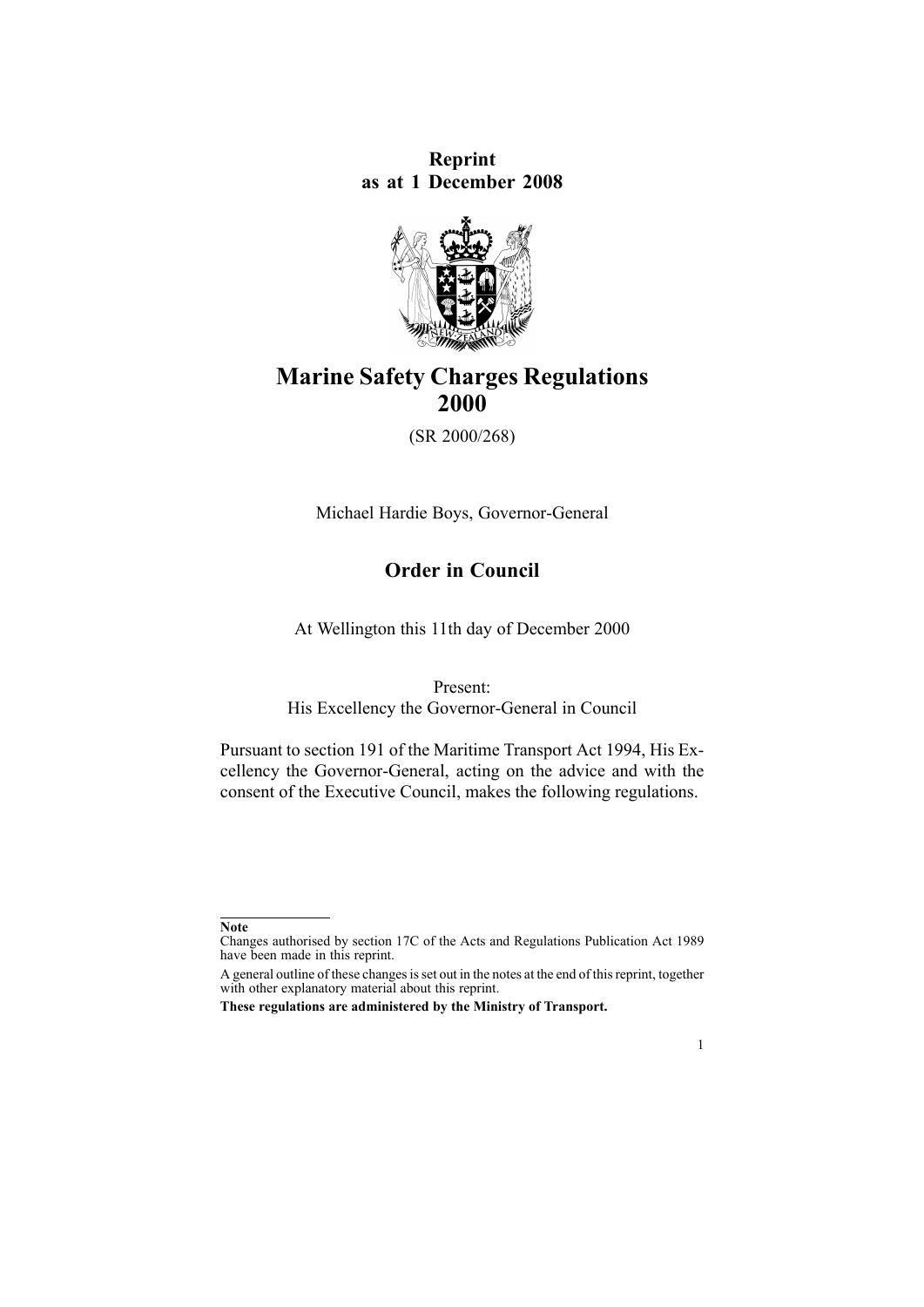#### **Contents**

|                |                                                            | Page           |
|----------------|------------------------------------------------------------|----------------|
| 1              | Title                                                      |                |
| $\overline{2}$ | Commencement                                               | $\overline{2}$ |
| $\overline{3}$ | Interpretation                                             | $\overline{3}$ |
| $\overline{4}$ | Ships for which marine safety charges are payable          | 7              |
| 5              | Exempt ships                                               | 8              |
| 6              | Persons liable to pay marine safety charges                | 8              |
| 7              | Rates of marine safety charges                             | 8              |
| 8              | Rates of marine safety charges for chartered fishing       | 9              |
|                | vessels                                                    |                |
| 9              | Proportional payments for ships becoming liable for        | 9              |
|                | marine safety charges after start of year                  |                |
| 10             | When marine safety charges payable                         | 10             |
| 10A            | Application to pay invoice and levy jointly, by instalment | 10             |
| 10B            | Granting of applications                                   | 10             |
| 10C            | When instalments payable                                   | 11             |
| 10D            | Additional charges incurred after grant of application not | 11             |
|                | to be included in instalment payments                      |                |
| 11             | Collection of payments                                     | 12             |
| 12             | Refunds or waivers of marine safety charges                | 12             |
| 13             | Goods and service tax excluded                             | 13             |
| 14             | Revocation                                                 | 13             |
|                | <b>Schedule</b>                                            | 14             |
|                | Rates of marine safety charges                             |                |

## **Regulations**

## **1 Title**

These regulations are the Marine Safety Charges Regulations 2000.

## **2 Commencement**

- (1) Except as provided in subclause (2), these regulations come into force on 1 February 2001.
- (2) In relation to vessels under 8 metres in length and all vessels that operate exclusively in enclosed water limits, these regulations apply on and from 1 July 2002.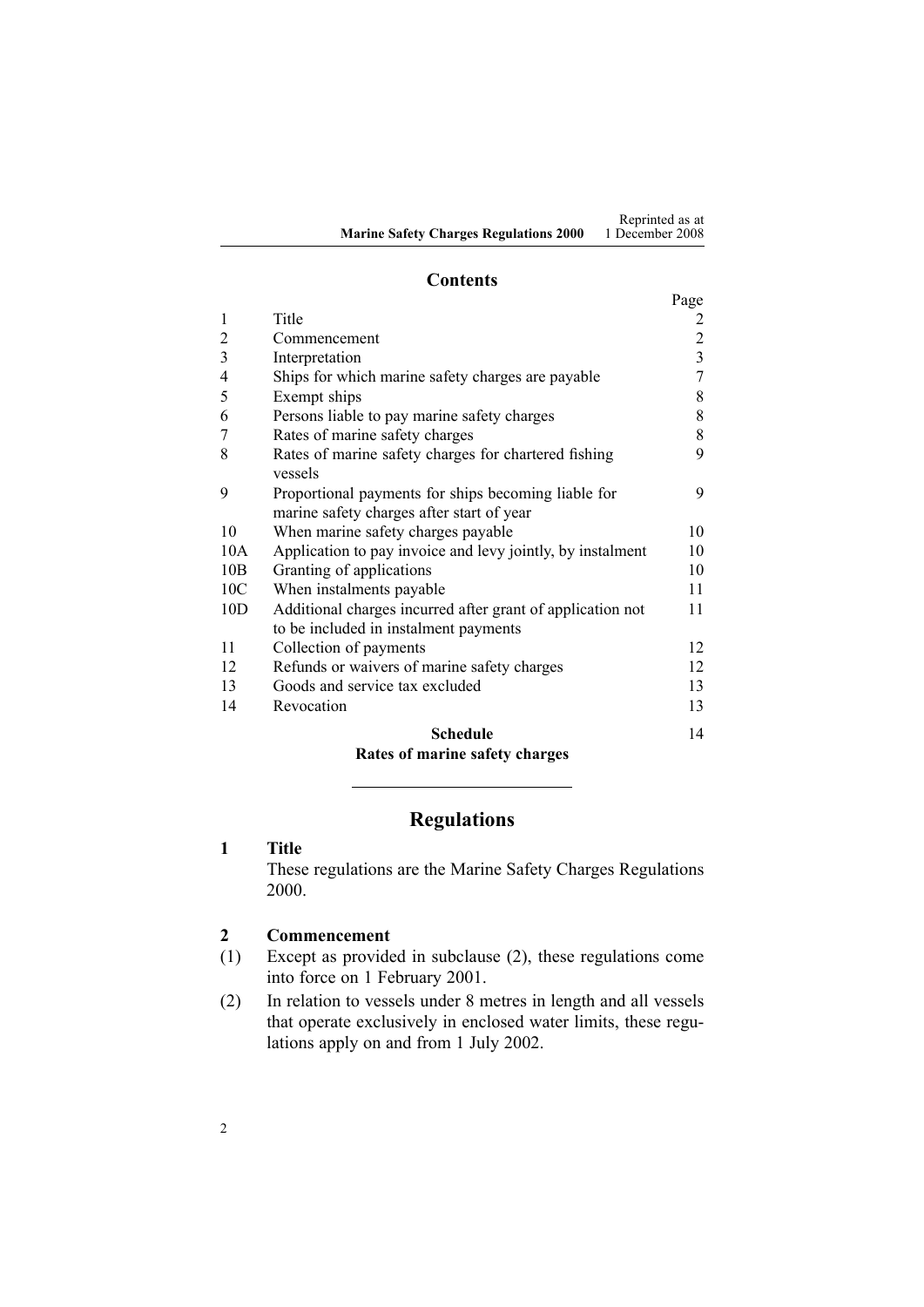## <span id="page-2-0"></span>**3 Interpretation**

(1) In these regulations, unless the context otherwise requires,— **Act** means the Maritime [Transport](http://www.legislation.govt.nz/pdflink.aspx?id=DLM334659) Act 1994

**chartered fishing vessel** means <sup>a</sup> ship registered under the [Fisheries](http://www.legislation.govt.nz/pdflink.aspx?id=DLM66581) Act 1983 with consent under [section](http://www.legislation.govt.nz/pdflink.aspx?id=DLM69445) 57(8) of that Act

**deadweight** means the difference in tonnes between the displacement of the ship in water of specific gravity of 1.025 at the load waterline corresponding to the assigned summer load line and the lightweight of the ship

**Director** means the Director of Maritime New Zealand

**enclosed water limits** means—

- (a) the enclosed water limits set out in Appendix 1 of Part 20 of the Maritime Rules; and
- (b) all inland New Zealand waters

**foreign commercial ship** means <sup>a</sup> commercial ship that is not <sup>a</sup> New Zealand commercial ship

**foreign non-passenger ship** means <sup>a</sup> foreign commercialship that is not <sup>a</sup> foreign passenger ship

**foreign passenger ship** means <sup>a</sup> foreign commercial ship that has <sup>a</sup> passenger capacity of more than 12 passengers

**inshore limits** means—

- (a) the inshore limits set out in Appendix 1 of Part 20 of the Maritime Rules; and
- (b) in relation to <sup>a</sup> ship, the limits within the territorial sea assigned to the ship by <sup>a</sup> surveyor under rule 20.5 of the Maritime Rules

**International Tonnage Certificate**, in relation to <sup>a</sup> New Zealand commercial ship, means the certificate issued under [section](http://www.legislation.govt.nz/pdflink.aspx?id=DLM335706) 41 of the Act that certifies the gross tonnage of the ship

**invoice** means an invoice issued under regu[lation](#page-9-0) 10 **levy** means an invoice—

- (a) issued for an oil pollution levy or levies payable under [clause](http://www.legislation.govt.nz/pdflink.aspx?id=DLM265415) 15A of the Oil Pollution Levies Order 1998; and
- (b) payable in the same year and by the same person as any marine safety charges payable under these regulations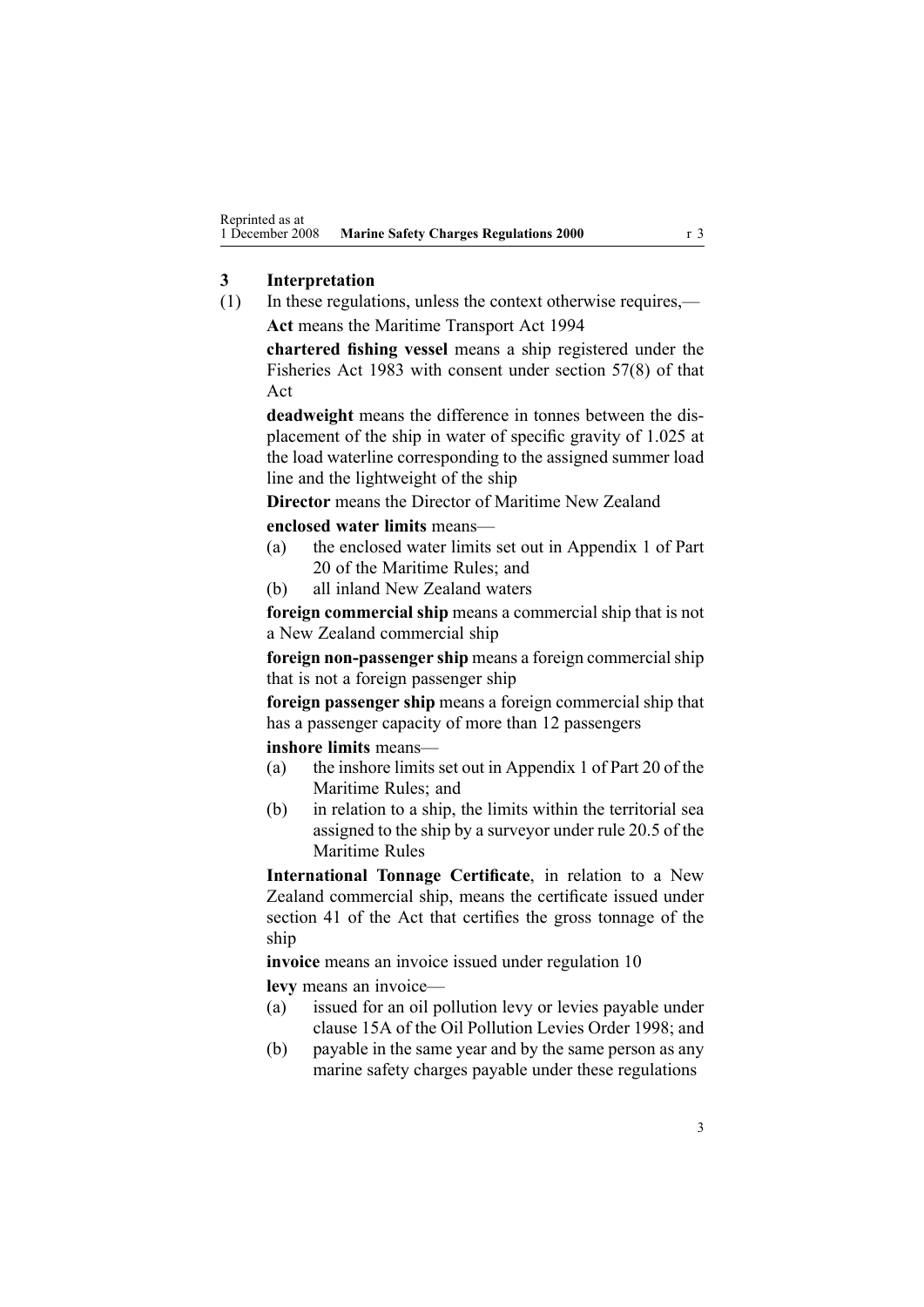**lightweight** means the displacement of <sup>a</sup> ship in tonnes without cargo, fuel, lubricating oil, ballast water, fresh water and feed water in tanks, consumable stores, and passengers and crew and their effects

**Load Line Certificate** means an International Load Line Certificate or International Load Line Exemption Certificate issued in accordance with the Load Lines Convention or the Maritime Rules

#### **Load Lines Convention**

- (a) in relation to <sup>a</sup> New Zealand commercial ship, means the International Convention on Load Lines, 1966 as described in the [Schedule](http://www.legislation.govt.nz/pdflink.aspx?id=DLM197274) of the Maritime Transport Act (Conventions) Order 1994:
- (b) in relation to a foreign commercial ship, means the Convention or the Protocol of 1988

#### **New Zealand commercial ship**—

- (a) means <sup>a</sup> commercial ship that is registered under the Ship [Registration](http://www.legislation.govt.nz/pdflink.aspx?id=DLM275026) Act 1992; and
- (b) includes <sup>a</sup> commercial ship that is not registered under that Act but is required or entitled to be registered under that Act; and
- (c) includes <sup>a</sup> foreign-registered commercial ship on demise charter to <sup>a</sup> New Zealand-based operator to which section [198\(1\)\(b\)](http://www.legislation.govt.nz/pdflink.aspx?id=DLM336787) of the Maritime Transport Act 1994 applies

**New Zealand fishing ship** means <sup>a</sup> New Zealand commercial ship registered under [section](http://www.legislation.govt.nz/pdflink.aspx?id=DLM396970) 103 of the Fisheries Act 1996

**New Zealand non-passenger ship** means <sup>a</sup> New Zealand commercial ship of 45 metres or more in length that proceeds beyond restricted limits, but does not include <sup>a</sup> New Zealand passenger ship or <sup>a</sup> New Zealand fishing ship

**New Zealand passenger ship** means <sup>a</sup> New Zealand commercial ship that has <sup>a</sup> passenger capacity of more than 12 passengers and that—

- (a) is 45 metres or more in length and proceeds beyond restricted limits; or
- (b) is engaged on an international voyage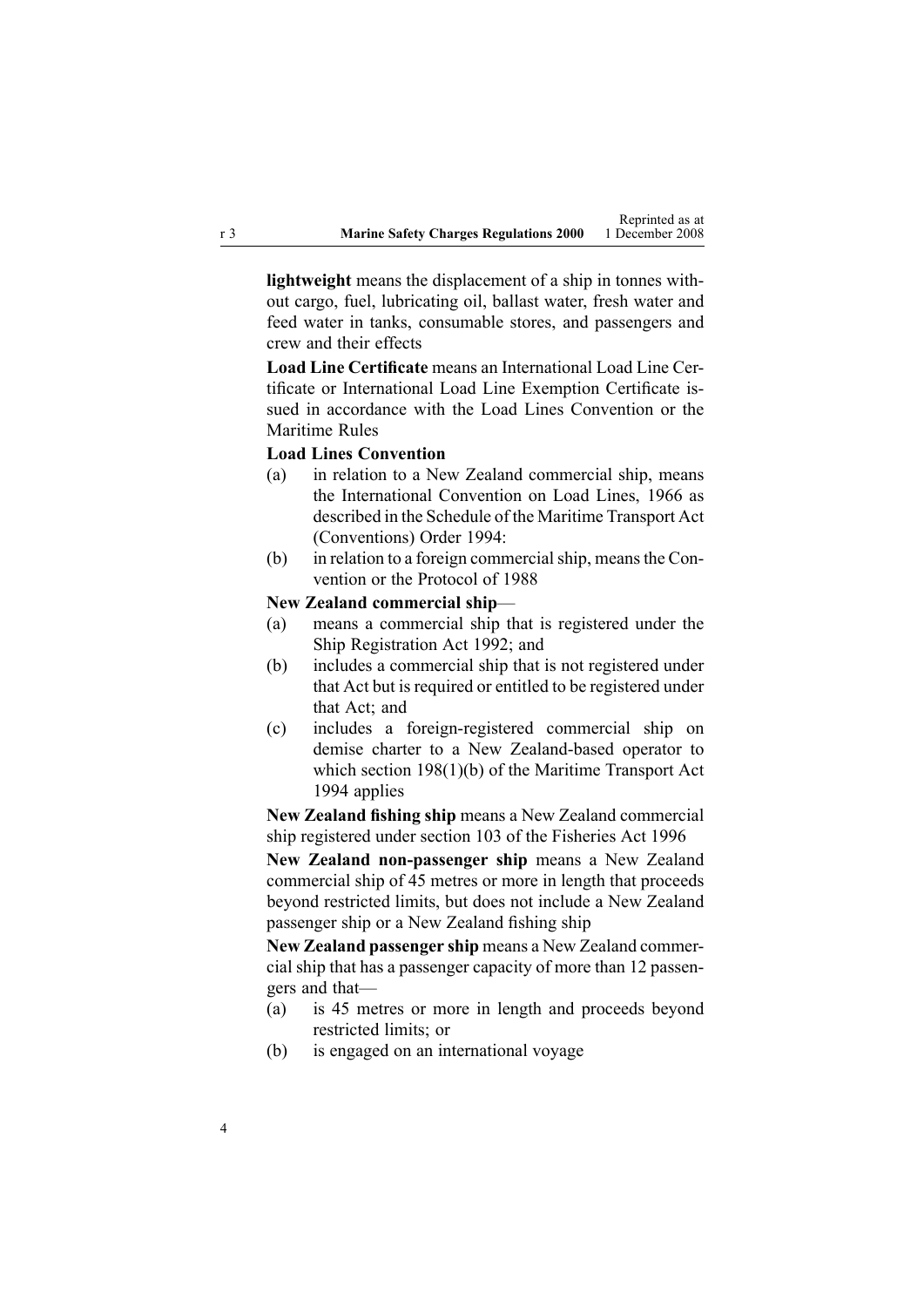**New Zealand por<sup>t</sup>** means any place designated as <sup>a</sup> Customs por<sup>t</sup> under [section](http://www.legislation.govt.nz/pdflink.aspx?id=DLM378158) 9 of the Customs and Excise Act 1996; and includes any place within New Zealand waters where any ship is anchored or moored

**New Zealand waters** means—

- (a) the territorial sea of New Zealand; and
- (b) the internal waters of New Zealand; and
- (c) all rivers and other inland waters of New Zealand

**out of commission**, in relation to <sup>a</sup> ship, means—

- (a) being incapable of operation as <sup>a</sup> result of being wrecked, stranded, or disabled while—
	- (i) in <sup>a</sup> New Zealand port; or
	- (ii) on the New Zealand coast; or
	- (iii) proceeding from one New Zealand por<sup>t</sup> to another; or
- (b) being prohibited from operation by the Director exercising his or her powers under the Act; or
- (c) being prevented from operation by an employment relationship problem (for example, <sup>a</sup> strike or <sup>a</sup> lockout)

**overall length** has the same meaning as in [section](http://www.legislation.govt.nz/pdflink.aspx?id=DLM275032) 2(1) of the Ship Registration Act 1992

**passenger capacity**, in relation to <sup>a</sup> foreign or New Zealand passenger ship, means the maximum number of passengers that may be carried on <sup>a</sup> ship as set out in the relevant certificate

**relevant certificate**, in relation to <sup>a</sup> ship, means—

- (a) <sup>a</sup> Passenger Ship Safety Certificate and Record of Equipment issued in accordance with SOLAS:
- (b) <sup>a</sup> New Zealand Ship Safety Certificate and Record of Equipment issued under the Maritime Rules:
- (c) an equivalent certificate issued under the laws of the country where the ship is registered

#### **restricted limits** means—

- (a) enclosed water limits; and
- (b) inshore limits

**SOLAS** means the International Convention for the Safety of Life at Sea, 1974 as described in the [Schedule](http://www.legislation.govt.nz/pdflink.aspx?id=DLM197274) of the Maritime Transport Act (Conventions) Order 1994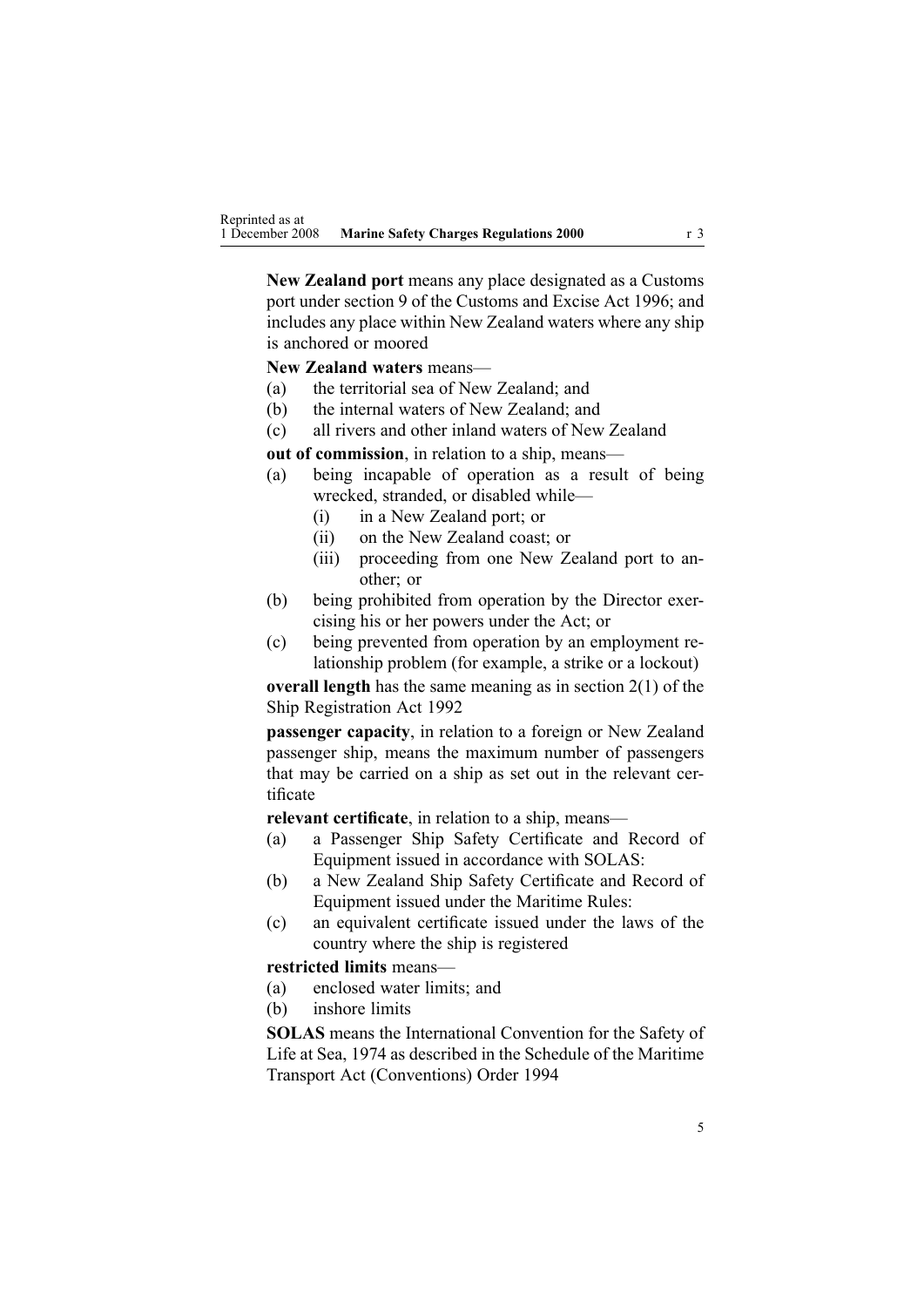**summer load line** means the mark on <sup>a</sup> ship that indicates the maximum depth to which the ship is permitted to be loaded in summer as described in the ship's Load Line Certificate

**year** means the 12-month period beginning on 1 July in any year.

(2) In these regulations, **commercial ship**, **gross tonnage**, **passenger**, and **ship** have the same meaning as in [section](http://www.legislation.govt.nz/pdflink.aspx?id=DLM334667) 2(1) of the Act.

Regulation 3(1) **deadweight**: inserted, on 1 December 2008, by regu[lation](http://www.legislation.govt.nz/pdflink.aspx?id=DLM1625607) 4(1) of the Marine Safety Charges Amendment Regulations 2008 (SR 2008/319).

Regulation 3(1) **Director**: amended, on 1 July 2005, by [section](http://www.legislation.govt.nz/pdflink.aspx?id=DLM322600) 11(4) of the Maritime Transport Amendment Act 2004 (2004 No 98).

Regulation 3(1) **foreign commercial ship**: inserted, on 1 December 2008, by regu[lation](http://www.legislation.govt.nz/pdflink.aspx?id=DLM1625607) 4(1) of the Marine Safety Charges Amendment Regulations 2008 (SR 2008/319).

Regulation 3(1) **foreign non-passenger ship**: inserted, on 1 December 2008, by regu[lation](http://www.legislation.govt.nz/pdflink.aspx?id=DLM1625607) 4(1) of the Marine Safety Charges Amendment Regulations 2008 (SR 2008/319).

Regulation 3(1) **foreign passenger ship**: inserted, on 1 December 2008, by regu[lation](http://www.legislation.govt.nz/pdflink.aspx?id=DLM1625607) 4(1) of the Marine Safety Charges Amendment Regulations 2008 (SR 2008/319).

Regulation 3(1) **inshore limits**: inserted, on 1 December 2008, by [regu](http://www.legislation.govt.nz/pdflink.aspx?id=DLM1625607)lation [4\(1\)](http://www.legislation.govt.nz/pdflink.aspx?id=DLM1625607) of the Marine Safety Charges Amendment Regulations 2008 (SR 2008/319).

Regulation 3(1) **International Tonnage Certificate**: inserted, on 1 December 2008, by regu[lation](http://www.legislation.govt.nz/pdflink.aspx?id=DLM1625607) 4(1) of the Marine Safety Charges Amendment Regulations 2008 (SR 2008/319).

Regulation 3(1) **invoice**: inserted, on 15 July 2004, by regu[lation](http://www.legislation.govt.nz/pdflink.aspx?id=DLM272530) 3(1) of the Marine Safety Charges Amendment Regulations 2004 (SR 2004/207).

Regulation 3(1) **length**: revoked, on 1 December 2008, by regu[lation](http://www.legislation.govt.nz/pdflink.aspx?id=DLM1625607) 4(2) of the Marine Safety Charges Amendment Regulations 2008 (SR 2008/319).

Regulation 3(1) **levy**: inserted, on 15 July 2004, by regu[lation](http://www.legislation.govt.nz/pdflink.aspx?id=DLM272530) 3(1) of the Marine Safety Charges Amendment Regulations 2004 (SR 2004/207).

Regulation 3(1) **lightweight**: inserted, on 1 December 2008, by regu[lation](http://www.legislation.govt.nz/pdflink.aspx?id=DLM1625607) 4(1) of the Marine Safety Charges Amendment Regulations 2008 (SR 2008/319).

Regulation 3(1) **Load Line Certificate**: inserted, on 1 December 2008, by [regu](http://www.legislation.govt.nz/pdflink.aspx?id=DLM1625607)[lation](http://www.legislation.govt.nz/pdflink.aspx?id=DLM1625607) 4(1) of the Marine Safety Charges Amendment Regulations 2008 (SR 2008/319).

Regulation 3(1) **Load Lines Convention**: inserted, on 1 December 2008, by regu[lation](http://www.legislation.govt.nz/pdflink.aspx?id=DLM1625607) 4(1) of the Marine Safety Charges Amendment Regulations 2008 (SR 2008/319).

Regulation 3(1) **New Zealand commercial ship**: inserted, on 1 December 2008, by regu[lation](http://www.legislation.govt.nz/pdflink.aspx?id=DLM1625607) 4(1) of the Marine Safety Charges Amendment Regulations 2008 (SR 2008/319).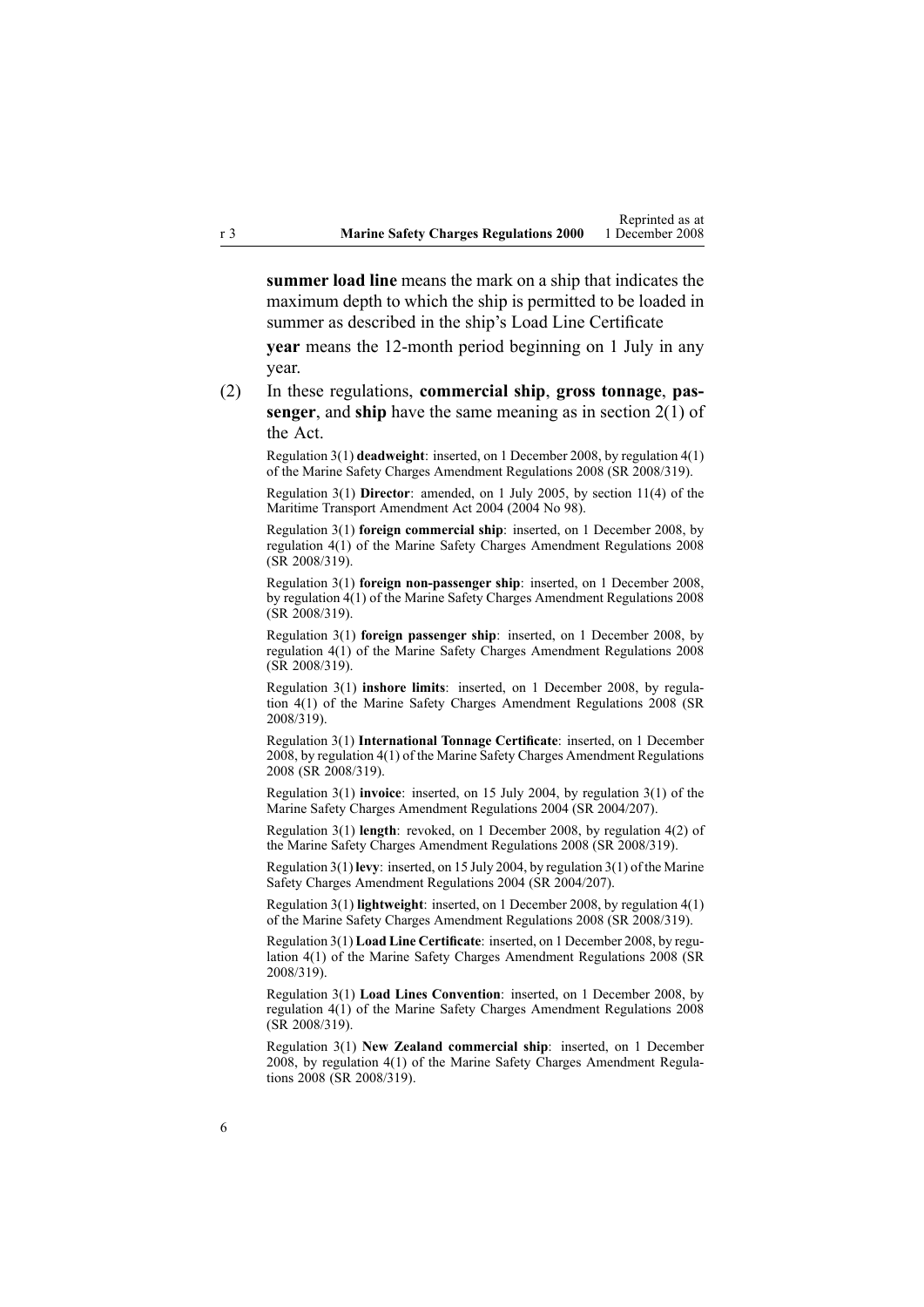<span id="page-6-0"></span>Regulation 3(1) **New Zealand fishing ship**: inserted, on 1 December 2008, by regu[lation](http://www.legislation.govt.nz/pdflink.aspx?id=DLM1625607) 4(1) of the Marine Safety Charges Amendment Regulations 2008 (SR 2008/319).

Regulation 3(1) **New Zealand non-passenger ship**: inserted, on 1 December 2008, by regu[lation](http://www.legislation.govt.nz/pdflink.aspx?id=DLM1625607) 4(1) of the Marine Safety Charges Amendment Regulations 2008 (SR 2008/319).

Regulation 3(1) **New Zealand passenger ship**: inserted, on 1 December 2008, by regu[lation](http://www.legislation.govt.nz/pdflink.aspx?id=DLM1625607) 4(1) of the Marine Safety Charges Amendment Regulations 2008 (SR 2008/319).

Regulation 3(1) **out of commission**: substituted, on 15 July 2004, by [regu](http://www.legislation.govt.nz/pdflink.aspx?id=DLM272530)[lation](http://www.legislation.govt.nz/pdflink.aspx?id=DLM272530) 3(2) of the Marine Safety Charges Amendment Regulations 2004 (SR 2004/207).

Regulation 3(1) **overall length**: inserted, on 1 December 2008, by [regu](http://www.legislation.govt.nz/pdflink.aspx?id=DLM1625607)lation [4\(1\)](http://www.legislation.govt.nz/pdflink.aspx?id=DLM1625607) of the Marine Safety Charges Amendment Regulations 2008 (SR 2008/319).

Regulation 3(1) **passenger capacity**: inserted, on 1 December 2008, by [regu](http://www.legislation.govt.nz/pdflink.aspx?id=DLM1625607)[lation](http://www.legislation.govt.nz/pdflink.aspx?id=DLM1625607) 4(1) of the Marine Safety Charges Amendment Regulations 2008 (SR 2008/319).

Regulation 3(1) **relevant certificate**: inserted, on 1 December 2008, by [regu](http://www.legislation.govt.nz/pdflink.aspx?id=DLM1625607)[lation](http://www.legislation.govt.nz/pdflink.aspx?id=DLM1625607) 4(1) of the Marine Safety Charges Amendment Regulations 2008 (SR 2008/319).

Regulation 3(1) **restricted limits**: inserted, on 1 December 2008, by [regu](http://www.legislation.govt.nz/pdflink.aspx?id=DLM1625607)[lation](http://www.legislation.govt.nz/pdflink.aspx?id=DLM1625607) 4(1) of the Marine Safety Charges Amendment Regulations 2008 (SR 2008/319).

Regulation 3(1) **SOLAS**: inserted, on 1 December 2008, by regu[lation](http://www.legislation.govt.nz/pdflink.aspx?id=DLM1625607) 4(1) of the Marine Safety Charges Amendment Regulations 2008 (SR 2008/319).

Regulation 3(1) **summer load line**: inserted, on 1 December 2008, by [regu](http://www.legislation.govt.nz/pdflink.aspx?id=DLM1625607)[lation](http://www.legislation.govt.nz/pdflink.aspx?id=DLM1625607) 4(1) of the Marine Safety Charges Amendment Regulations 2008 (SR 2008/319).

Regulation 3(1) **year**: added, on 15 July 2004, by regu[lation](http://www.legislation.govt.nz/pdflink.aspx?id=DLM272530) 3(1) of the Marine Safety Charges Amendment Regulations 2004 (SR 2004/207).

Regulation 3(2): added, on 1 December 2008, by regu[lation](http://www.legislation.govt.nz/pdflink.aspx?id=DLM1625607) 4(3) of the Marine Safety Charges Amendment Regulations 2008 (SR 2008/319).

#### **4 Ships for which marine safety charges are payable**

Except as provided in regu[lation](#page-7-0) 5 and in the Act, marine safety charges are payable for—

- (a) every commercial ship that enters any New Zealand por<sup>t</sup> or operates in New Zealand waters; and
- (b) every river raft that operates in New Zealand waters for hire or reward.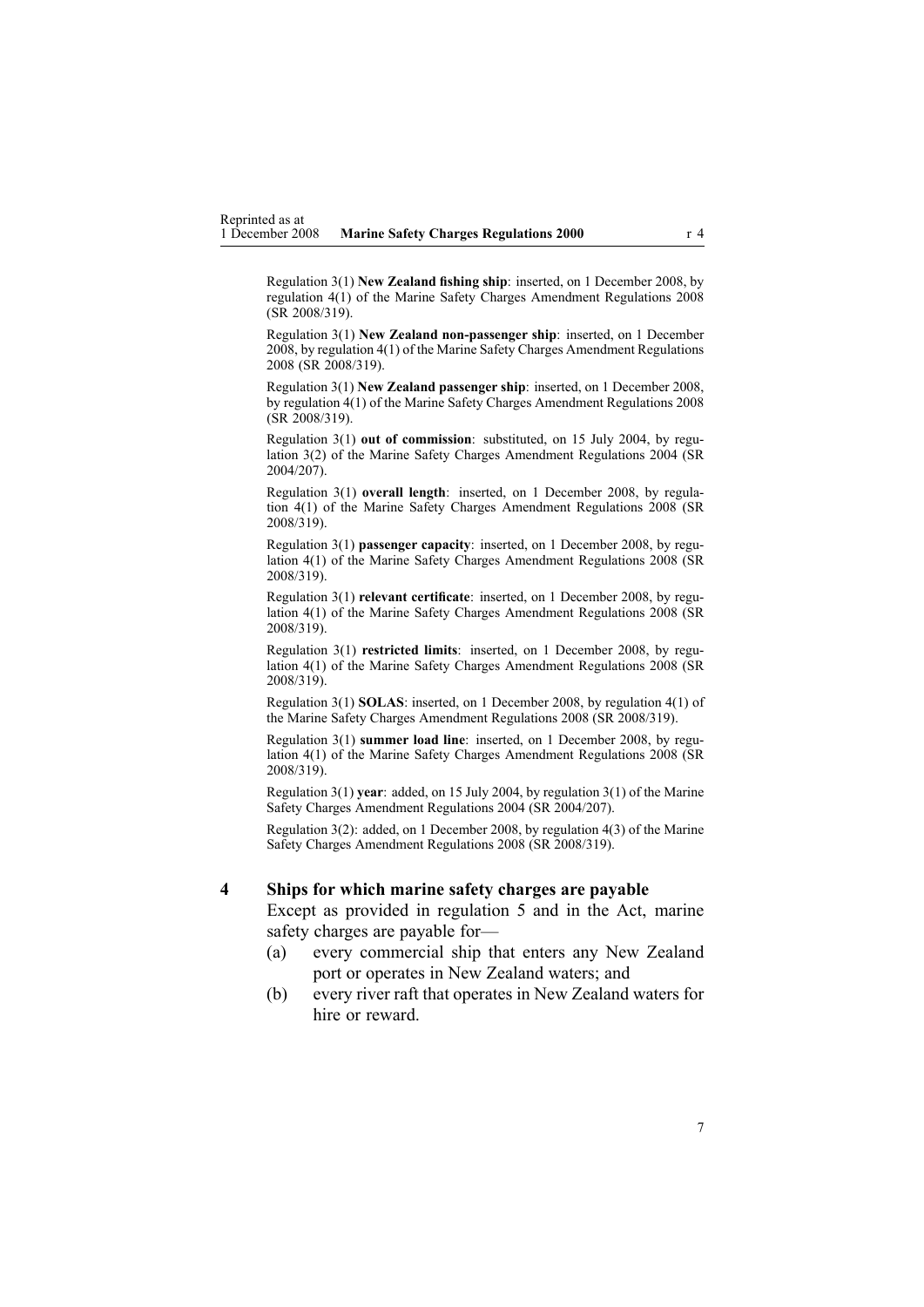## <span id="page-7-0"></span>**5 Exempt ships**

Marine safety charges are not payable for any ship of any of the following classes:

- (a) as long as no passenger permanently embarks or disembarks and no cargo (other than fuel or supplies intended for use on board) is loaded or permanently unloaded, ships that pu<sup>t</sup> in to any New Zealand port—
	- (i) by reason of stress of weather; or
	- (ii) by reason of, or to repair, damage:
- (b) ships that become liable for marine safety charges by reason only of their use in searching for or rendering emergency assistance to any person or ship.

## **6 Persons liable to pay marine safety charges**

- (1) Each of the following persons are liable to pay marine safety charges for any ship:
	- (a) the master:
	- (b) the owner:
	- (c) the charterer:
	- (d) the person responsible for the managemen<sup>t</sup> of the ship:
	- (e) any agen<sup>t</sup> of any of the persons specified in paragraphs (a) to (d) who, by law or contract, is liable to pay any other charge on account of the ship.
- (2) No person stated in subclause (1) is liable to pay marine safety charges for any ship if those charges have been paid by another person.

## **7 Rates of marine safety charges**

- (1) Marine safety charges are payable for each category of ship set out in the first column of the tables in the [Schedule](#page-13-0) at the appropriate rate set out in—
	- (a) the second column of the table in [Part](#page-13-0) 1 of the Schedule, for the 7 months starting on 1 December 2008:
	- (b) the second column of the table in [Part](#page-14-0) 2 of the Schedule, for the year starting on 1 July 2009 and each subsequent year.
- (2) Marine safety charges payable on an annual basis are payable in advance.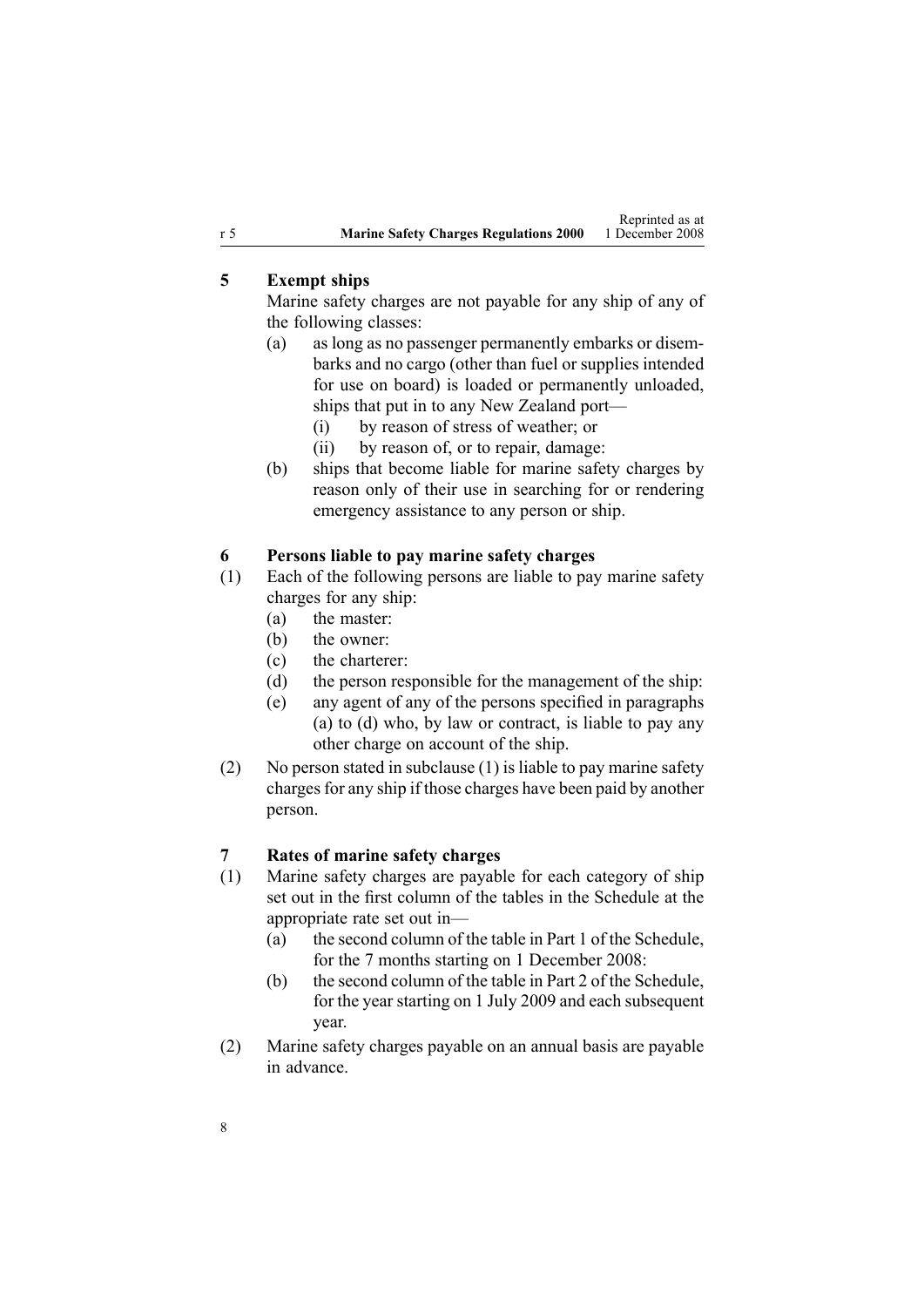- <span id="page-8-0"></span>(3) Marine safety charges for <sup>a</sup> ship in category 6 or 7 of the [Schedule](#page-13-0) must be calculated—
	- (a) by overall length, if the ship does not have an International Tonnage Certificate; and
	- (b) at 45% of the applicable rate set out in the [Schedule](#page-13-0), if the ship is required by the Maritime Rules to operate only within enclosed water limits.

Regulation 7: substituted, on 1 December 2008, by regu[lation](http://www.legislation.govt.nz/pdflink.aspx?id=DLM1625647) 5 of the Marine Safety Charges Amendment Regulations 2008 (SR 2008/319).

### **8 Rates of marine safety charges for chartered fishing vessels**

- (1) In the case of <sup>a</sup> chartered fishing vessel, marine safety charges are payable for every month or par<sup>t</sup> of <sup>a</sup> month during which the vessel is or remains in operation in New Zealand waters.
- (2) The amount payable must be calculated at <sup>a</sup> monthly rate of one-twelfth of the rate payable in accordance with [regu](#page-7-0)la[tion](#page-7-0) 7.

Regulation 8(2): amended, on 1 December 2008, by regu[lation](http://www.legislation.govt.nz/pdflink.aspx?id=DLM1625649) 6 of the Marine Safety Charges Amendment Regulations 2008 (SR 2008/319).

## **9 Proportional payments for ships becoming liable for marine safety charges after start of year**

(1) If, after 1 July in any year, <sup>a</sup> ship becomes <sup>a</sup> ship for which marine safety charges are payable, the amount of charges payable for the year must be <sup>a</sup> reduced amount calculated in accordance with the following formula:

$$
\frac{\mathbf{a} \times \mathbf{b}}{12}
$$

where—

- <sup>a</sup> is the amount that would be payable for the whole year; and
- b is the number of whole months remaining before the next 1 July, from and including, the date on which the ship becomes <sup>a</sup> ship in respec<sup>t</sup> of which marine safety charges are payable.
- (2) This regulation does not apply to any chartered fishing vessel.
- (3) Subclause (1) applies to charges payable on an annual basis.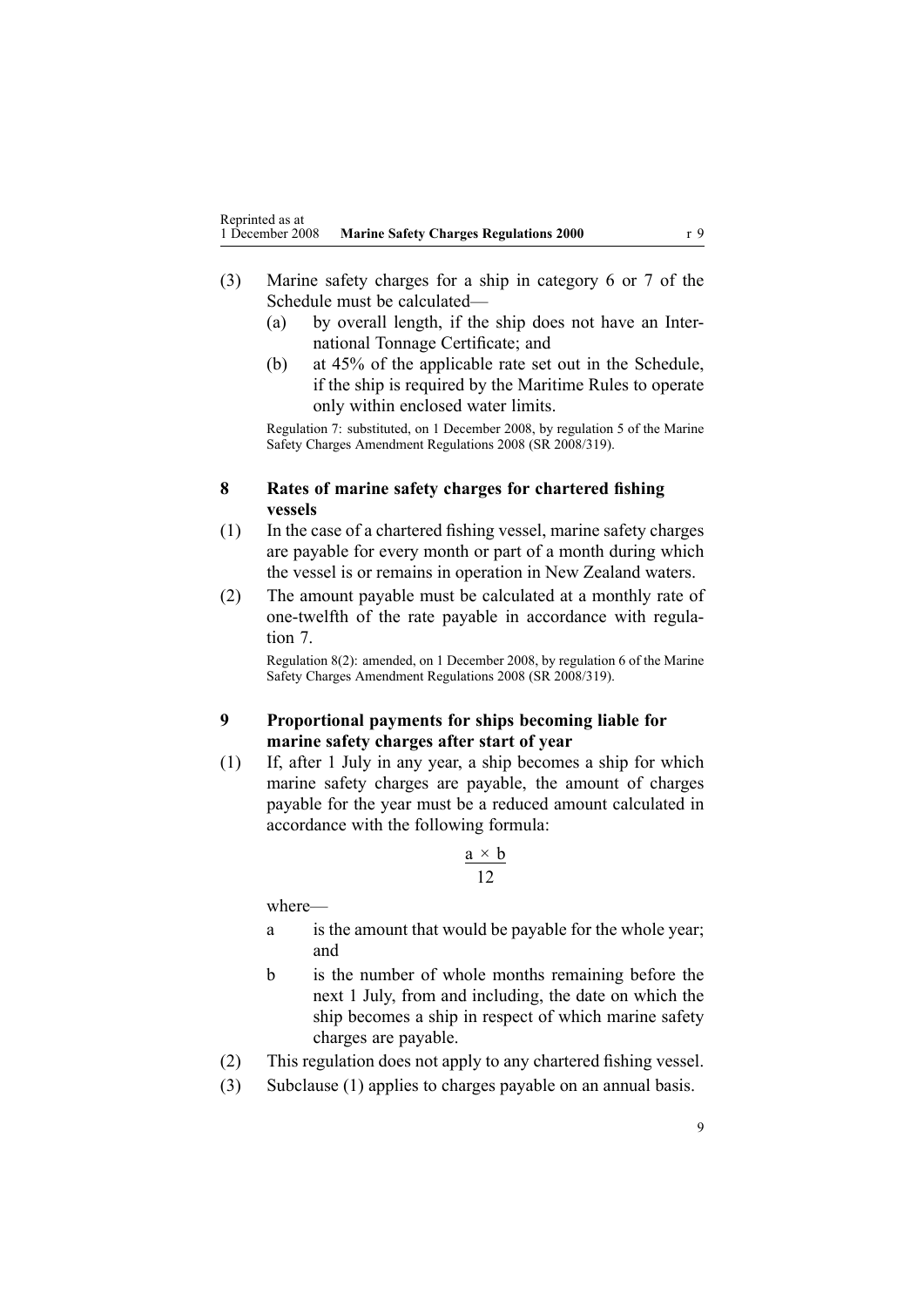<span id="page-9-0"></span>Regulation 9 heading: amended, on 15 July 2004, by regu[lation](http://www.legislation.govt.nz/pdflink.aspx?id=DLM272540) 5(1) of the Marine Safety Charges Amendment Regulations 2004 (SR 2004/207).

Regulation 9(1): amended, on 15 July 2004, by regulation [5\(2\)\(a\)](http://www.legislation.govt.nz/pdflink.aspx?id=DLM272540) of the Marine Safety Charges Amendment Regulations 2004 (SR 2004/207).

Regulation 9(1) formula item a: amended, on 15 July 2004, by regu[lation](http://www.legislation.govt.nz/pdflink.aspx?id=DLM272540) [5\(2\)\(b\)](http://www.legislation.govt.nz/pdflink.aspx?id=DLM272540) of the Marine Safety Charges Amendment Regulations 2004 (SR 2004/207).

Regulation 9(3): added, on 1 December 2008, by regu[lation](http://www.legislation.govt.nz/pdflink.aspx?id=DLM1625650) 7 of the Marine Safety Charges Amendment Regulations 2008 (SR 2008/319).

## **10 When marine safety charges payable**

- (1) The due date for paymen<sup>t</sup> of any marine safety charges payable to the Director in accordance with these regulations,—
	- (a) in the case of annual or monthly payments, is the 20th day of the month after the invoice for the charge is issued: and
	- (b) in the case of individual por<sup>t</sup> visits, 7 days after the date the invoice for the charge is issued.

#### (2) [Regulation](#page-10-0) 10C overrides this regulation.

Regulation 10(2): added, on 15 July 2004, by regu[lation](http://www.legislation.govt.nz/pdflink.aspx?id=DLM272541) 6 of the Marine Safety Charges Amendment Regulations 2004 (SR 2004/207).

#### **10A Application to pay invoice and levy jointly, by instalment**

- (1) A person who has received in any year an invoice and <sup>a</sup> levy that requires <sup>a</sup> total annual paymen<sup>t</sup> of not less than \$50,000 may apply to the Director for authority to pay the invoice and the levy jointly, by monthly or quarterly instalments.
- (2) An application must be made no more than 10 days after the invoice or the levy is issued, whichever is the later.
- (3) For the purposes of regulations 10B to 10D, **account** means an invoice and <sup>a</sup> levy received by <sup>a</sup> person in any year that requires <sup>a</sup> total annual paymen<sup>t</sup> of not less than \$50,000. Regulation 10A: inserted, on 15 July 2004, by regu[lation](http://www.legislation.govt.nz/pdflink.aspx?id=DLM272542) 7 of the Marine Safety Charges Amendment Regulations 2004 (SR 2004/207).

#### **10B Granting of applications**

- (1) The Director must gran<sup>t</sup> an application under regulation 10A if—
	- (a) the Director is satisfied that the applicant will pay the account in monthly or quarterly instalments; and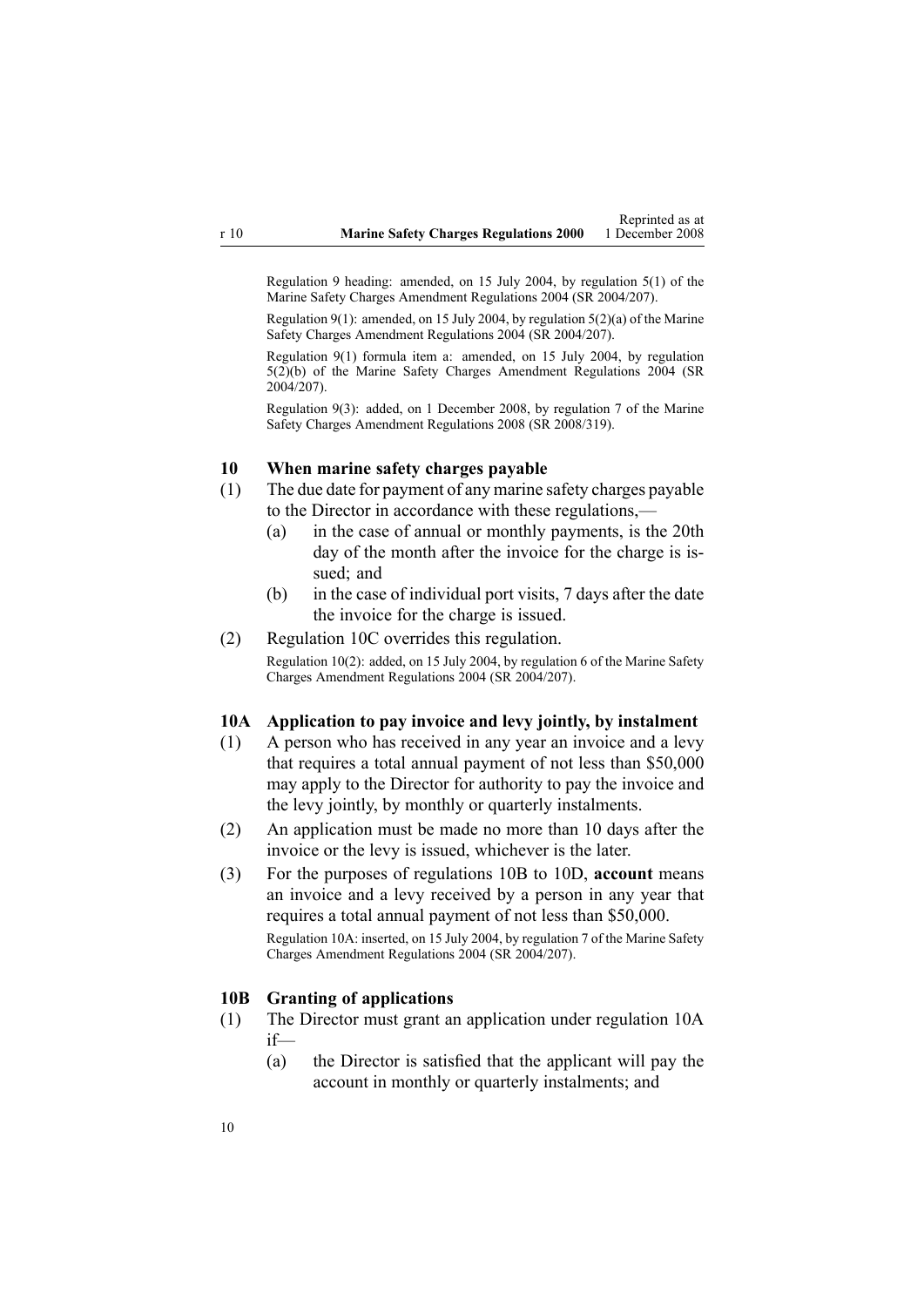- <span id="page-10-0"></span>(b) the application is made within the time specified in regulation [10A\(2\)](#page-9-0); and
- (c) the applicant has paid an application fee of \$112.50 (inclusive of goods and services tax).
- (2) For the purposes of subclause  $(1)(a)$ , the Director may consider the paymen<sup>t</sup> history of the applicant in relation to marine safety charges and any other levies, fees, or charges previously incurred by the applicant under the Act or regulations made under the Act.
- (3) The Director must refund the application fee to an applicant if his or her application is unsuccessful.

Regulation 10B: inserted, on 15 July 2004, by regu[lation](http://www.legislation.govt.nz/pdflink.aspx?id=DLM272542) 7 of the Marine Safety Charges Amendment Regulations 2004 (SR 2004/207).

#### **10C When instalments payable**

- (1) An applicant who has been authorised under regu[lation](#page-9-0) 10B to pay an account by monthly instalments must—
	- (a) pay the account in 12 equal payments; and
	- (b) make the first and second payments on 20 August of the year in which the account was issued; and
	- (c) make the remaining 10 payments on the first day of each succeeding month of the year in which the account was issued.
- (2) An applicant who has been authorised under regu[lation](#page-9-0) 10B to pay an account by quarterly instalments must—
	- (a) pay the account in 4 equal payments; and
	- (b) make the payments on 30 September, 31 December, 31 March, and 30 June of the year in which the account was issued.

Regulation 10C: inserted, on 15 July 2004, by regu[lation](http://www.legislation.govt.nz/pdflink.aspx?id=DLM272542) 7 of the Marine Safety Charges Amendment Regulations 2004 (SR 2004/207).

### **10D Additional charges incurred after grant of application not to be included in instalment payments**

If <sup>a</sup> person who has been authorised under regu[lation](#page-9-0) 10B to pay an account by instalments becomes liable for further marine safety charges or oil pollution levies in the same year, the further charges or levies must not be incorporated into the instalment payments in relation to that account.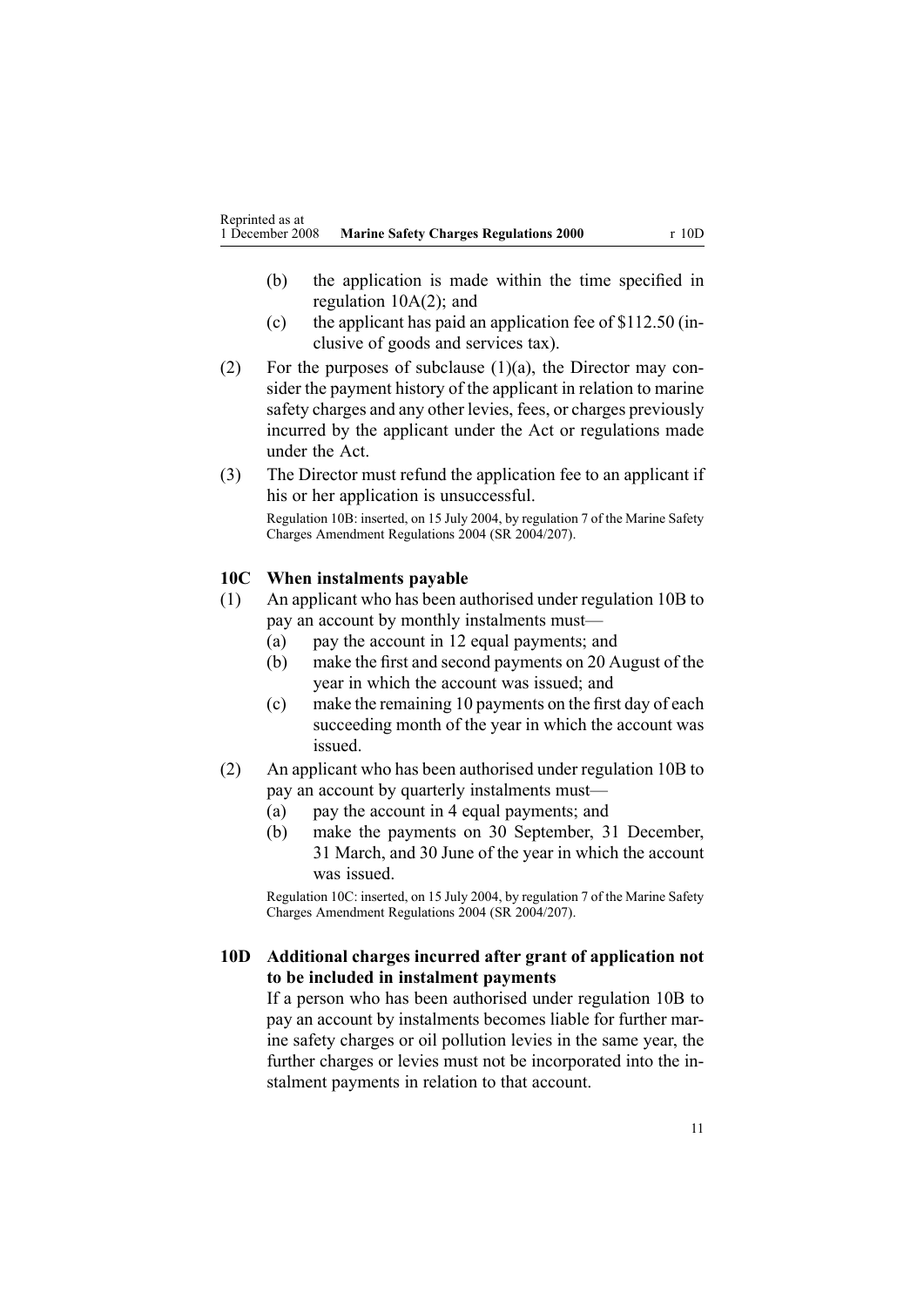<span id="page-11-0"></span>Regulation 10D: inserted, on 15 July 2004, by regu[lation](http://www.legislation.govt.nz/pdflink.aspx?id=DLM272542) 7 of the Marine Safety Charges Amendment Regulations 2004 (SR 2004/207).

#### **11 Collection of payments**

Any marine safety charge that is payable in accordance with these regulations must be paid to the Director, the chief executive of the New Zealand Customs Service, or any other person appointed by the Director under section [193\(1\)](http://www.legislation.govt.nz/pdflink.aspx?id=DLM336774) of the Maritime Transport Act 1994.

#### **12 Refunds or waivers of marine safety charges**

- (1) This regulation applies to ships for which marine safety charges have been paid or are payable under regu[lation](#page-7-0) 7 or regu[lation](#page-8-0) 8.
- (2) The Director must, on receipt of <sup>a</sup> written application, refund to the person who paid the charges the appropriate proportion of those charges, or, if the charges have not been paid, waive the appropriate proportion of the charges otherwise payable if the Director is satisfied that <sup>a</sup> ship has, for <sup>a</sup> period of 3 consecutive months or more, been—
	- (a) out of commission; or
	- (b) laid up for survey or repairs; or
	- (c) *[Revoked]*
- (3) If the Director is satisfied that <sup>a</sup> ship has become <sup>a</sup> ship that is exemp<sup>t</sup> from marine safety charges, the Director must, on receipt of <sup>a</sup> written application, refund to the person who paid the charges the appropriate portion of the charges, or waive paymen<sup>t</sup> of the appropriate portion of the charges.
- (4) If the Director is satisfied that <sup>a</sup> ship has not operated in any New Zealand waters nor entered any New Zealand por<sup>t</sup> during the year for which marine safety charges have been paid, the Director must, on receipt of <sup>a</sup> written application, refund those charges to the person who paid them.
- (5) The Director is not obliged to make any refund or gran<sup>t</sup> any waiver of marine safety charges unless <sup>a</sup> written application for the refund or waiver is made within 12 months of the date on which paymen<sup>t</sup> of the charges would otherwise be due.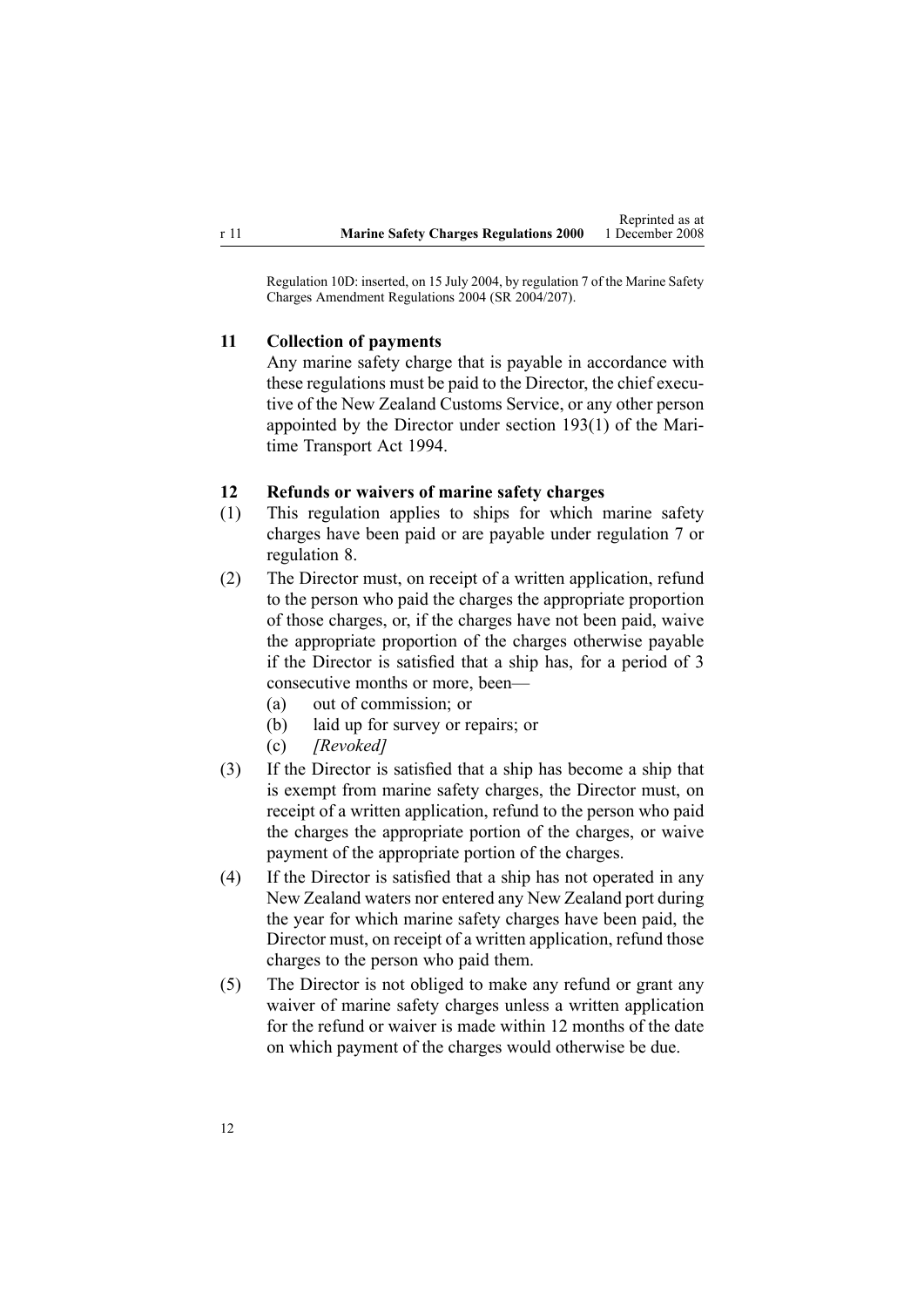<span id="page-12-0"></span>(6) The Director may waive any marine safety charge in whole or in par<sup>t</sup> if the amount of the charge is less than the reasonable cost of recovering the charge.

Regulation 12(2)(c): revoked, on 15 July 2004, by regu[lation](http://www.legislation.govt.nz/pdflink.aspx?id=DLM272547) 8(1) of the Marine Safety Charges Amendment Regulations 2004 (SR 2004/207).

Regulation 12(4): amended, on 15 July 2004, by regu[lation](http://www.legislation.govt.nz/pdflink.aspx?id=DLM272547) 8(2) of the Marine Safety Charges Amendment Regulations 2004 (SR 2004/207).

## **13 Goods and service tax excluded**

The amounts and the minimum amounts payable as marine safety charges under these regulations are exclusive of any goods and service tax.

#### **14 Revocation**

The Marine Safety Charges Regulations 1990 (SR 1990/335) are revoked.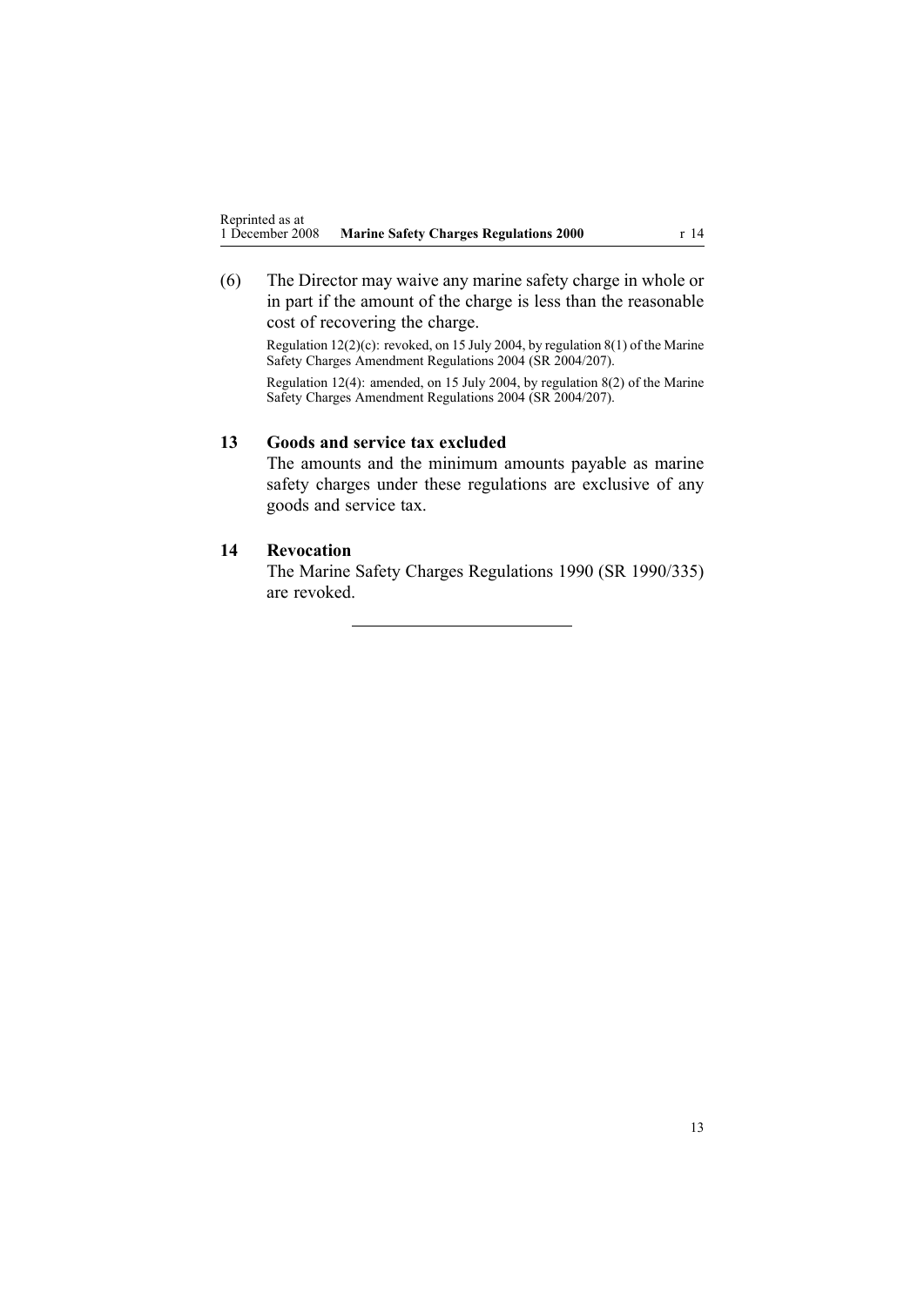## **Schedule** r [7](#page-7-0) **Rates of marine safety charges**

<span id="page-13-0"></span>Schedule: added, on 1 December 2008, by regu[lation](http://www.legislation.govt.nz/pdflink.aspx?id=DLM1625651) 8 of the Marine Safety Charges Amendment Regulations 2008 (SR 2008/319).

## Part 1

## Rates applicable from 1 December 2008

| Category of ship                                                                                      | Rate                                                                                                                                                     | <b>Basis of payment</b>                                |
|-------------------------------------------------------------------------------------------------------|----------------------------------------------------------------------------------------------------------------------------------------------------------|--------------------------------------------------------|
| Foreign non-<br>passenger<br>ship<br>(with                                                            | 11.52 cents per deadweight<br>tonne                                                                                                                      | First New Zealand<br>port visit per voy-<br>age        |
| line)                                                                                                 | 3.92 cents per deadweight<br>tonne                                                                                                                       | Subsequent<br>New<br>Zealand port visits<br>per voyage |
| passenger<br>ship (with no                                                                            | 17.25 cents per unit of gross<br>tonnage                                                                                                                 | First New Zealand<br>port visit per voy-<br>age        |
| line)                                                                                                 | 4.31 cents per unit of gross<br>tonnage                                                                                                                  | New<br>Subsequent<br>Zealand port visits<br>per voyage |
| Foreign pas-<br>senger ship                                                                           | \$8.07 multiplied by the pas-<br>senger capacity of the ship                                                                                             | Each New Zealand<br>port visit                         |
| New Zealand<br>non-passen-<br>ger ship                                                                | \$2.79 per deadweight tonne                                                                                                                              | Annual                                                 |
| New Zealand<br>passenger<br>ship                                                                      | \$269.00 multiplied by the<br>passenger capacity of the<br>ship                                                                                          | Annual                                                 |
| New Zealand<br>fishing ship                                                                           | Greater of-<br>\$14.59 multiplied by<br>(a)<br>the overall length of<br>the ship in metres:<br>\$4.38 per unit of<br>(b)<br>gross tonnage of the<br>ship | Annual                                                 |
| Any<br>com-<br>mercial ship<br>commer-<br>$\alpha$<br>cial river raft<br>not included<br>in any other | Greater of-<br>\$18.25 multiplied by<br>(a)<br>the overall length of<br>the ship in metres:<br>\$5.47 per unit of<br>(b)<br>gross tonnage of the         | Annual                                                 |
|                                                                                                       | summer load<br>Foreign non-<br>summer load<br>category                                                                                                   | ship                                                   |

14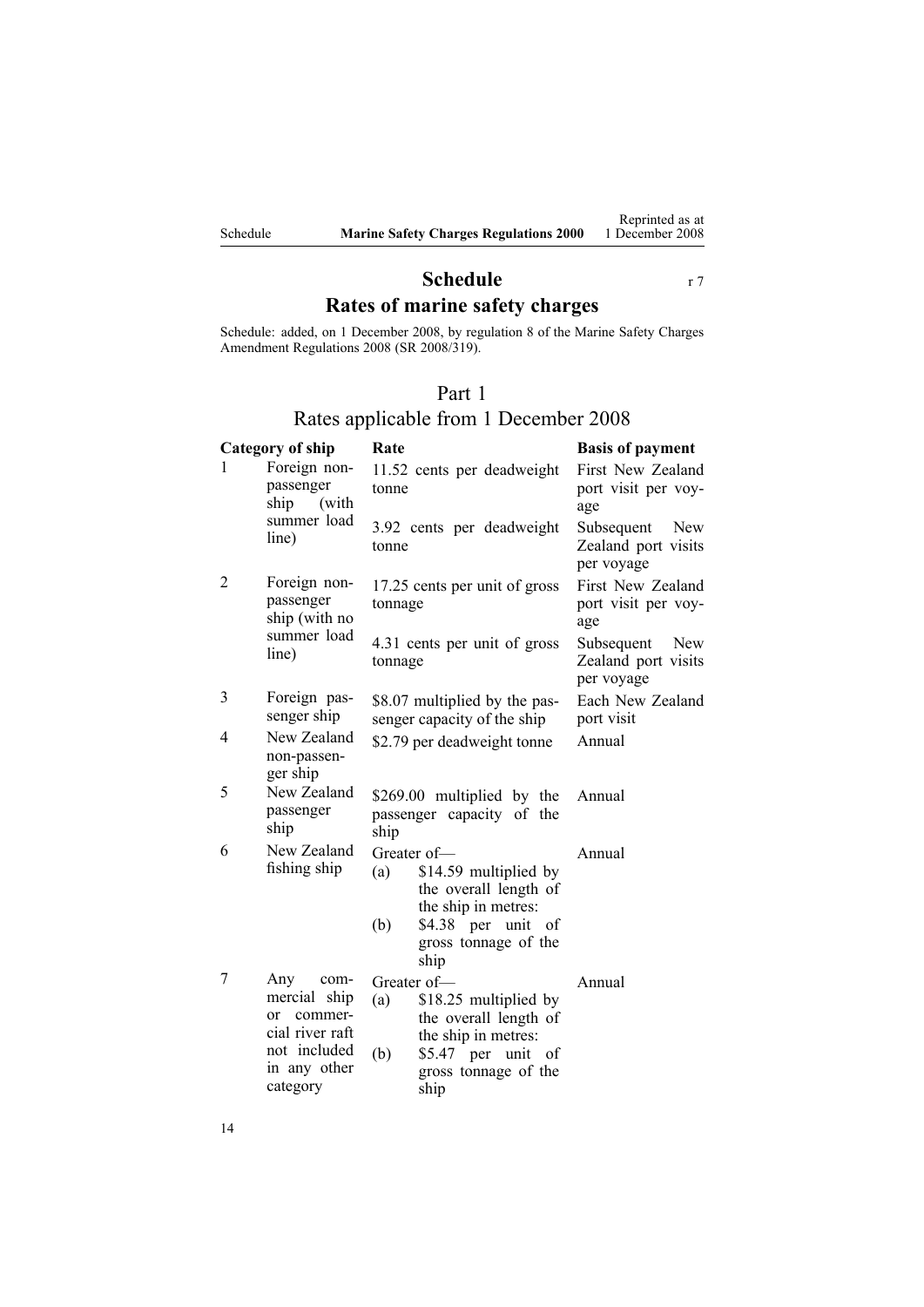<span id="page-14-0"></span>

| Reprinted as at<br>1 December 2008 | <b>Marine Safety Charges Regulations 2000</b> |
|------------------------------------|-----------------------------------------------|
|                                    |                                               |

## Part 2

# Rates applicable from 1 July 2009

| <b>Category of ship</b>                                                                                                | Rate                                                                                                                                                     | <b>Basis of payment</b>                                |  |
|------------------------------------------------------------------------------------------------------------------------|----------------------------------------------------------------------------------------------------------------------------------------------------------|--------------------------------------------------------|--|
| Foreign non-<br>passenger<br>ship<br>(with                                                                             | 11.84 cents per deadweight<br>tonne                                                                                                                      | First New Zealand<br>port visit per voy-<br>age        |  |
| line)                                                                                                                  | 4.02 cents per deadweight<br>tonne                                                                                                                       | Subsequent<br>New<br>Zealand port visits<br>per voyage |  |
| Foreign non-<br>passenger<br>ship (with no<br>summer load<br>line)                                                     | 17.25 cents per unit of gross<br>tonnage of the ship                                                                                                     | First New Zealand<br>port visit per voy-<br>age        |  |
|                                                                                                                        | 4.31 cents per unit of gross<br>tonnage of the ship                                                                                                      | Subsequent New<br>Zealand port visits<br>per voyage    |  |
| Foreign pas-<br>senger ship                                                                                            | \$8.29 multiplied by the pas-<br>senger capacity of the ship                                                                                             | Each New Zealand<br>port visit                         |  |
| New Zealand<br>non-passen-<br>ger ship                                                                                 | \$2.86 per deadweight tonne                                                                                                                              | Annual                                                 |  |
| New Zealand<br>passenger<br>ship                                                                                       | \$277.00 multiplied by the<br>passenger capacity of the                                                                                                  | Annual                                                 |  |
| New Zealand<br>fishing ship                                                                                            | Greater of-<br>\$15.00 multiplied by<br>(a)<br>the overall length of<br>the ship in metres:<br>\$4.50 per unit of<br>(b)<br>gross tonnage of the         | Annual                                                 |  |
| Any<br>com-<br>mercial ship<br>commer-<br><sub>or</sub><br>cial river raft<br>not included<br>in any other<br>category | Greater of-<br>(a)<br>\$18.75 multiplied by<br>the overall length of<br>the ship in metres:<br>(b)<br>\$5.63 per unit of<br>gross tonnage of the<br>ship | Annual                                                 |  |
|                                                                                                                        | summer load                                                                                                                                              | ship<br>ship                                           |  |

Marie Shroff, Clerk of the Executive Council.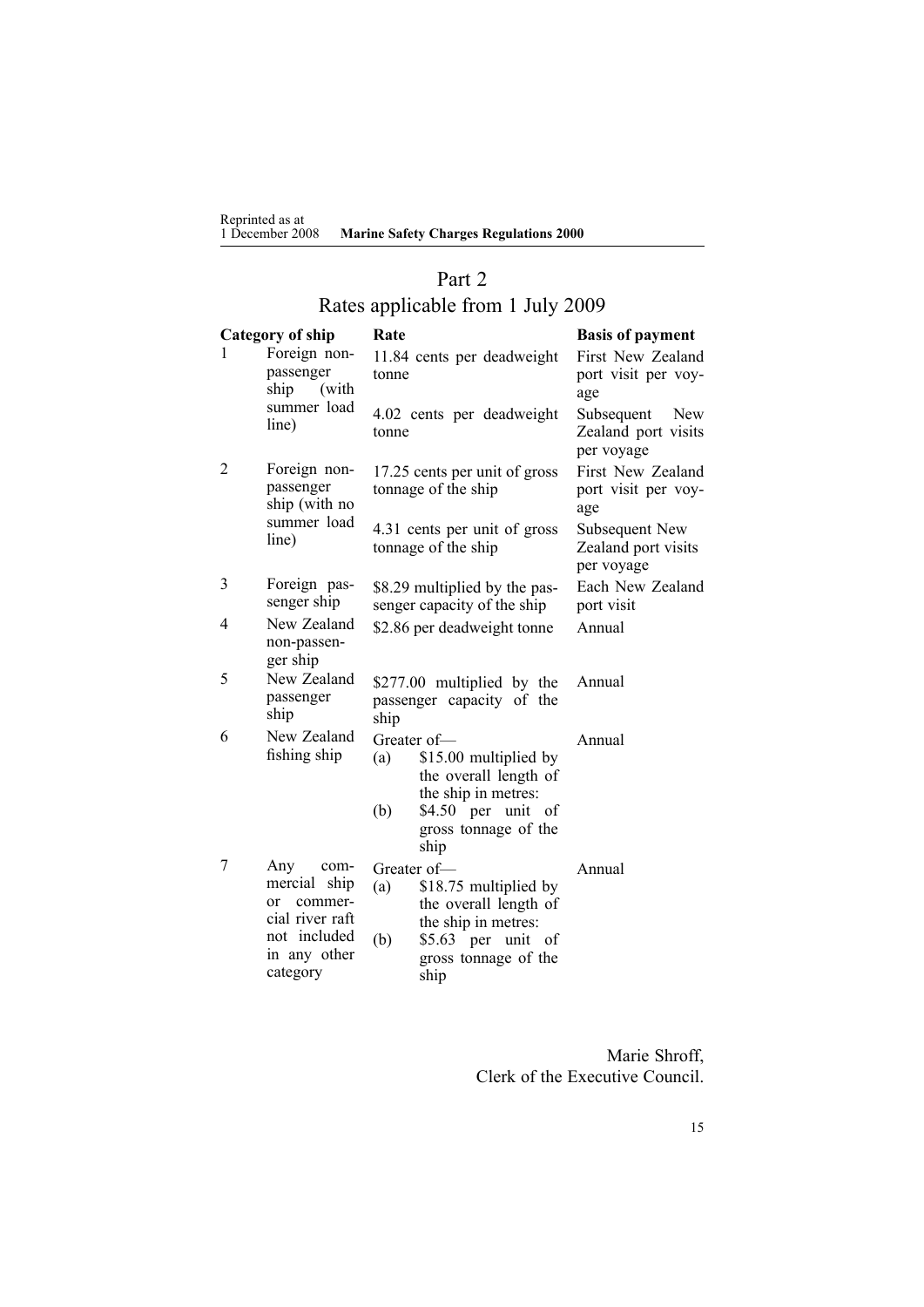Issued under the authority of the Acts and [Regulations](http://www.legislation.govt.nz/pdflink.aspx?id=DLM195097) Publication Act 1989. Date of notification in *Gazette*: 14 December 2000.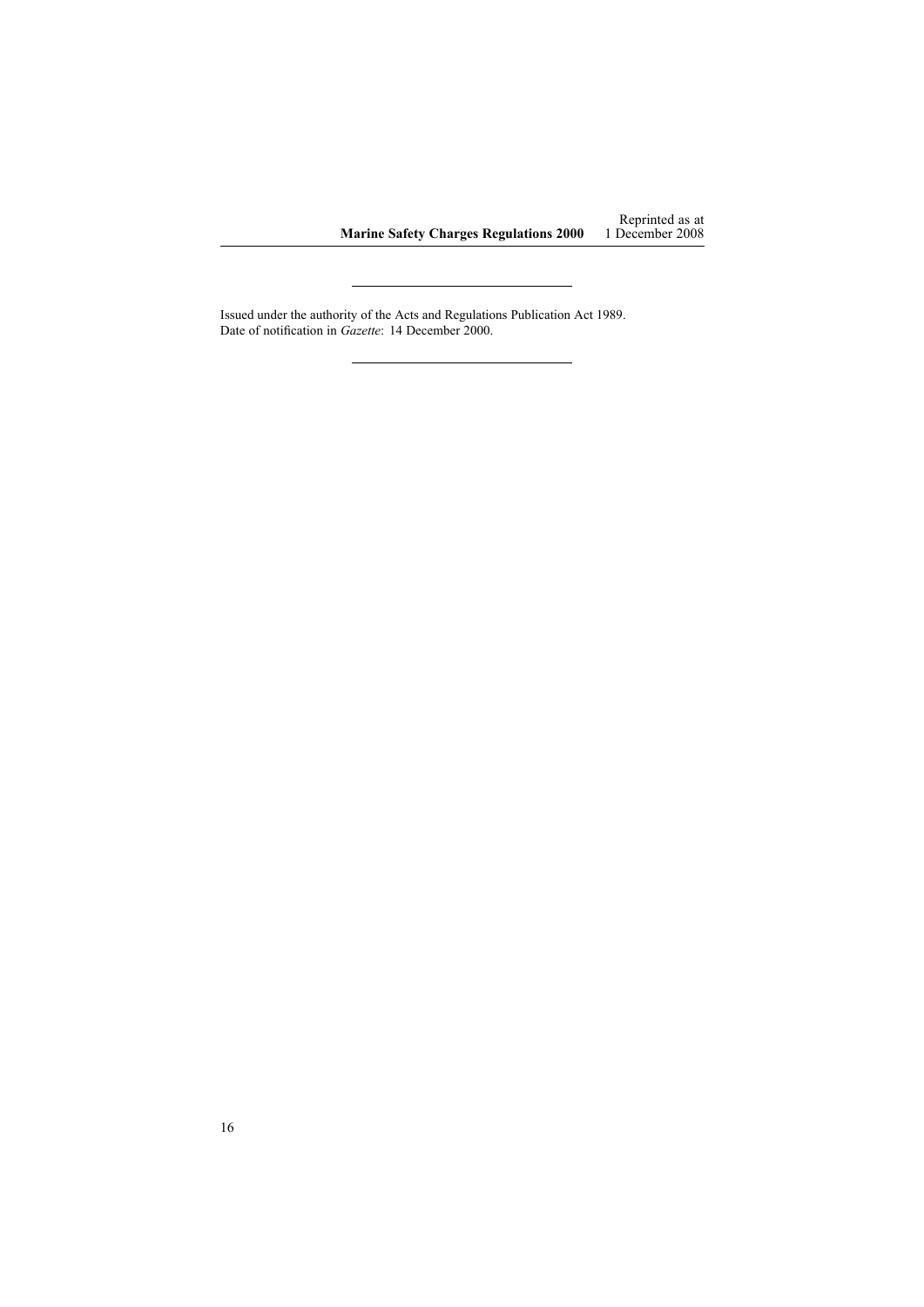### **Contents**

- 1 General
- 2 Status of reprints
- 3 How reprints are prepared
- 4 Changes made under section 17C of the Acts and Regulations Publication Act 1989
- 5 List of amendments incorporated in this reprint (most recent first)

## **Notes**

## *1 General*

This is <sup>a</sup> reprint of the Marine Safety Charges Regulations 2000. The reprint incorporates all the amendments to the regulations as at 1 December 2008, as specified in the list of amendments at the end of these notes.

Relevant provisions of any amending enactments that have ye<sup>t</sup> to come into force or that contain relevant transitional or savings provisions are also included, after the principal enactment, in chronological order.

## *2 Status of reprints*

Under [section](http://www.legislation.govt.nz/pdflink.aspx?id=DLM195439) 16D of the Acts and Regulations Publication Act 1989, reprints are presumed to correctly state, as at the date of the reprint, the law enacted by the principal enactment and by the amendments to that enactment. This presumption applies even though editorial changes authorised by [section](http://www.legislation.govt.nz/pdflink.aspx?id=DLM195466) [17C](http://www.legislation.govt.nz/pdflink.aspx?id=DLM195466) of the Acts and Regulations Publication Act 1989 have been made in the reprint.

This presumption may be rebutted by producing the official volumes of statutes or statutory regulations in which the principal enactment and its amendments are contained.

### *3 How reprints are prepared*

A number of editorial conventions are followed in the preparation of reprints. For example, the enacting words are not included in Acts, and provisions that are repealed or revoked are omitted. For <sup>a</sup> detailed list of the editorial conventions,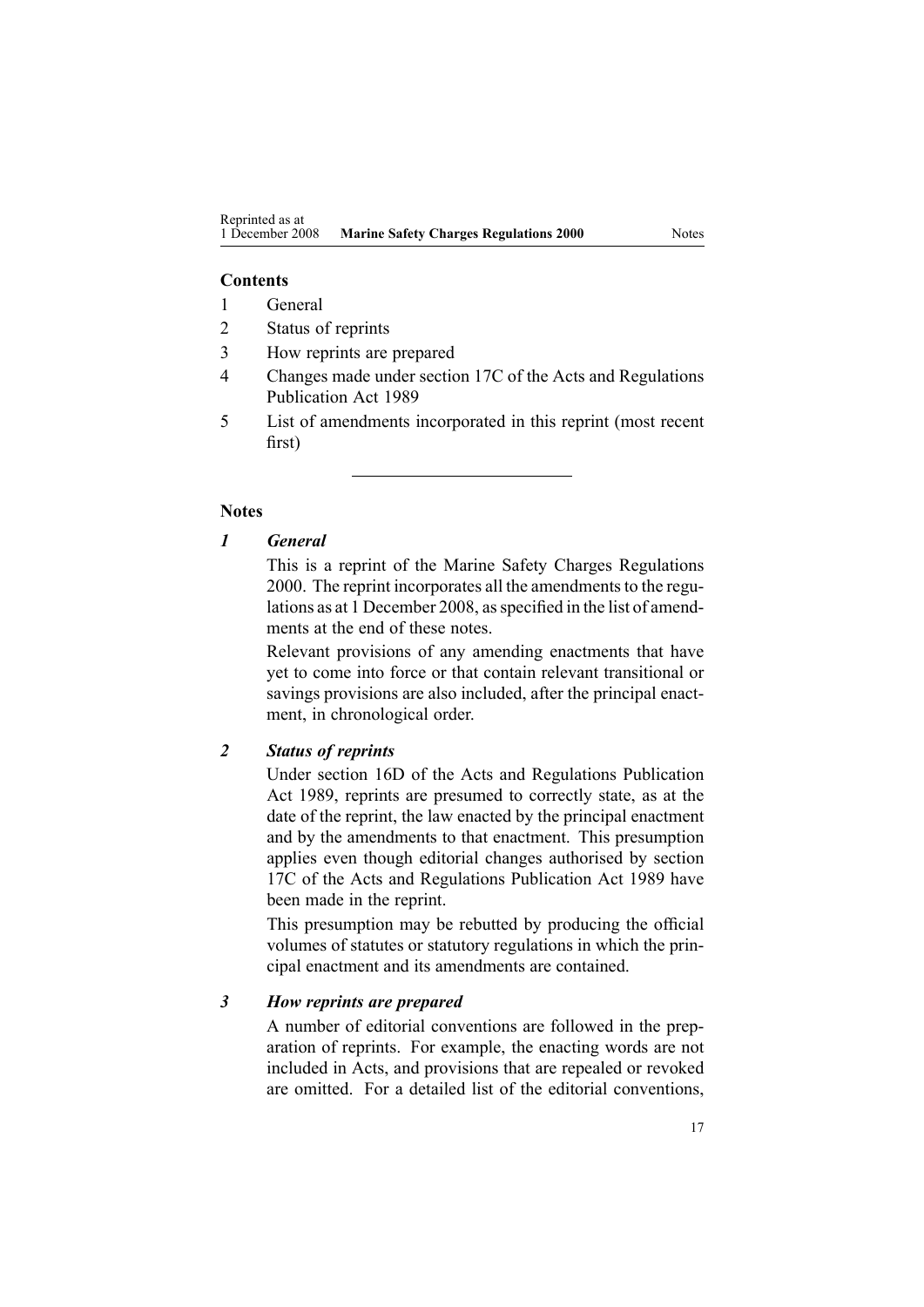|       |                                               | Reprinted as at |
|-------|-----------------------------------------------|-----------------|
| Notes | <b>Marine Safety Charges Regulations 2000</b> | 1 December 2008 |

*see* http://www.pco.parliament.govt.nz/editorial-conventions/ or Part 8 of the *Tables of New Zealand Acts and Ordinances and Statutory Regulations and Deemed Regulations in Force*.

## *4 Changes made under section 17C of the Acts and Regulations Publication Act 1989*

[Section](http://www.legislation.govt.nz/pdflink.aspx?id=DLM195466) 17C of the Acts and Regulations Publication Act 1989 authorises the making of editorial changes in <sup>a</sup> reprint as set out in [sections](http://www.legislation.govt.nz/pdflink.aspx?id=DLM195468) 17D and [17E](http://www.legislation.govt.nz/pdflink.aspx?id=DLM195470) of that Act so that, to the extent permitted, the format and style of the reprinted enactment is consistent with current legislative drafting practice. Changes that would alter the effect of the legislation are not permitted. A new format of legislation wasintroduced on 1 January 2000. Changesto legislative drafting style have also been made since 1997, and are ongoing. To the extent permitted by [section](http://www.legislation.govt.nz/pdflink.aspx?id=DLM195466) 17C of the Acts and Regulations Publication Act 1989, all legislation reprinted after 1 January 2000 is in the new format for legislation and reflects current drafting practice at the time of the reprint.

In outline, the editorial changes made in reprints under the authority of [section](http://www.legislation.govt.nz/pdflink.aspx?id=DLM195466) 17C of the Acts and Regulations Publication Act 1989 are set out below, and they have been applied, where relevant, in the preparation of this reprint:

- • omission of unnecessary referential words (such as "of this section" and "of this Act")
- • typeface and type size (Times Roman, generally in 11.5 point)
- • layout of provisions, including:
	- •indentation
	- • position of section headings (eg, the number and heading now appear above the section)
- format of definitions (eg, the defined term now appears in bold type, without quotation marks)
- • format of dates (eg, <sup>a</sup> date formerly expressed as "the 1st day of January 1999" is now expressed as "1 January 1999")
- • position of the date of assent (it now appears on the front page of each Act)

•